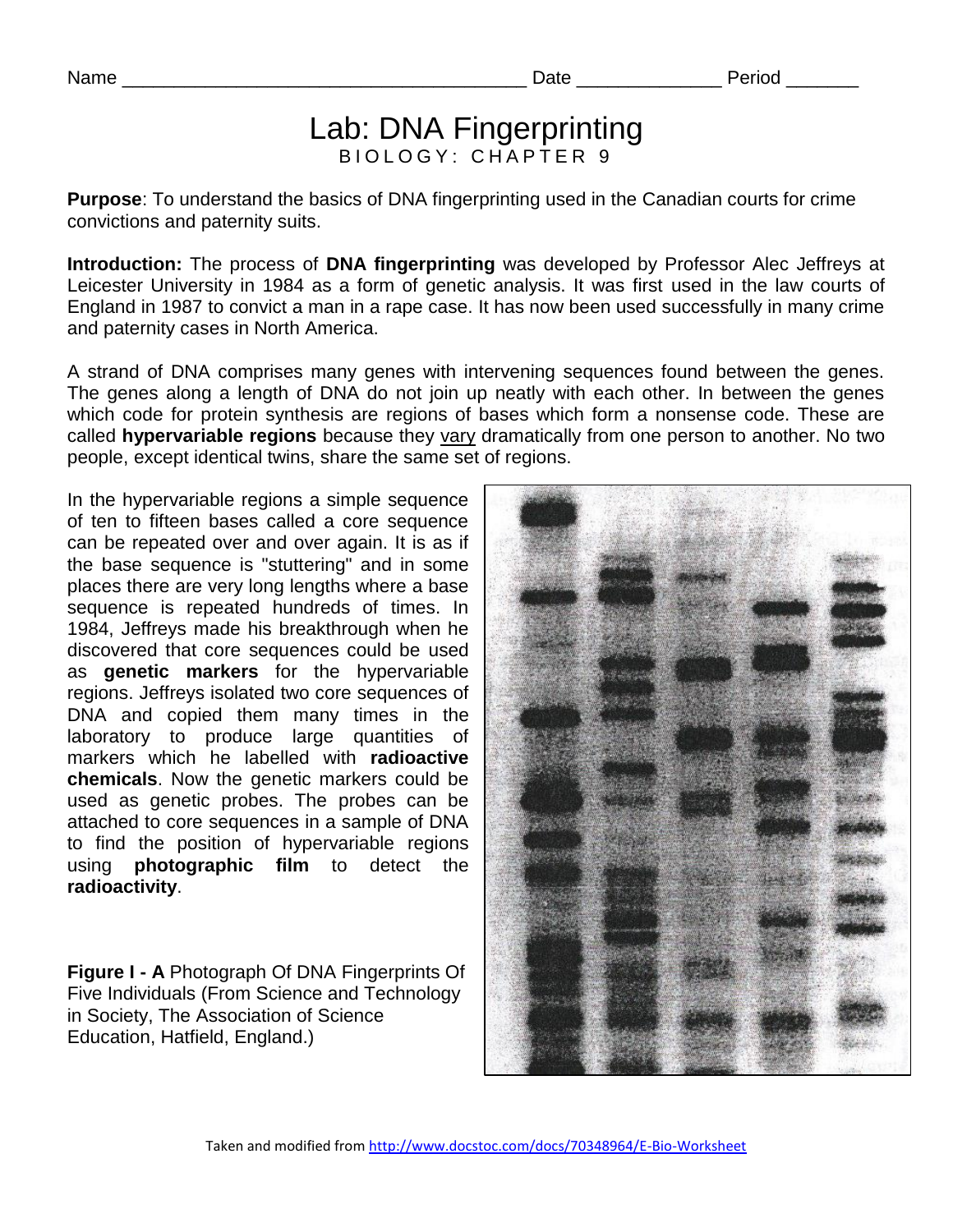### **Part I - The Fingerprinting Process**

1. The process begins with a blood or cell sample from which the DNA is extracted.

2. The DNA is cut into fragments using a restriction enzyme. The fragments are then separated into bands by electrophoresis through an agarose gel.

3. The DNA band pattern is transferred to a nylon membrane.

4. A radioactive DNA probe is introduced. The DNA probe binds to specific DNA sequences on the nylon membrane.

5. The excess probe material is washed away leaving the unique DNA band pattern.

6. The radioactive DNA pattern is transferred to X-ray film by direct exposure. When developed, the resultant visible pattern is the DNA FINGERPRINT.



The sample to be tested has the **DNA** removed from the cells that are available. The DNA molecules are cut by **restriction enzymes** into millions of small fragments. The enzymes do not cut the hypervariable regions which keep their original length. The DNA fragments are put in a well in a specially prepared **agarose gel**. The molecules are negatively charged and so when an electric field is applied they move towards the opposite end of the gel which is positively charged. Smaller fragments move faster than larger ones with the result that the DNA fragments are separated by size. This is a slow process and can take a number of hours. The DNA fragments are then transferred to a nylon membrane which is incubated overnight with the **radioactive genetic probes**. The probes bind to the DNA containing hypervariable regions. The unbound probes are left to wash off and the membrane is dried. A sheet of **X-ray film** is placed next to the membrane in a lightproof cassette. Radiation from the DNA probes irradiate the film so that it is exposed beside all those places where the probes are bound to be the matching fingerprinting sequences. When the film is developed the exposed areas

appear as **bands** along the track of the DNA pattern. These bands are the **DNA fingerprint**. It appears as a series of light and dark bands much like a bar code.

#### **Part II- The Paternity Suit**

By comparing the DNA fingerprints of a mother and her child it is possible to identify DNA fragments in the child which are absent from the mother and must therefore have been inherited from the biological father. If a claimant is the father, then all of the child's paternal bands should be present in the DNA fingerprint. The chance that a randomly picked man would accidentally contain all of these paternal bands has been estimated to be 30,000 million to 1. Found in Figure III on the evidence sheet are the DNA fingerprints for TWO paternity cases. **The M stands for mother, F for father and C for child.**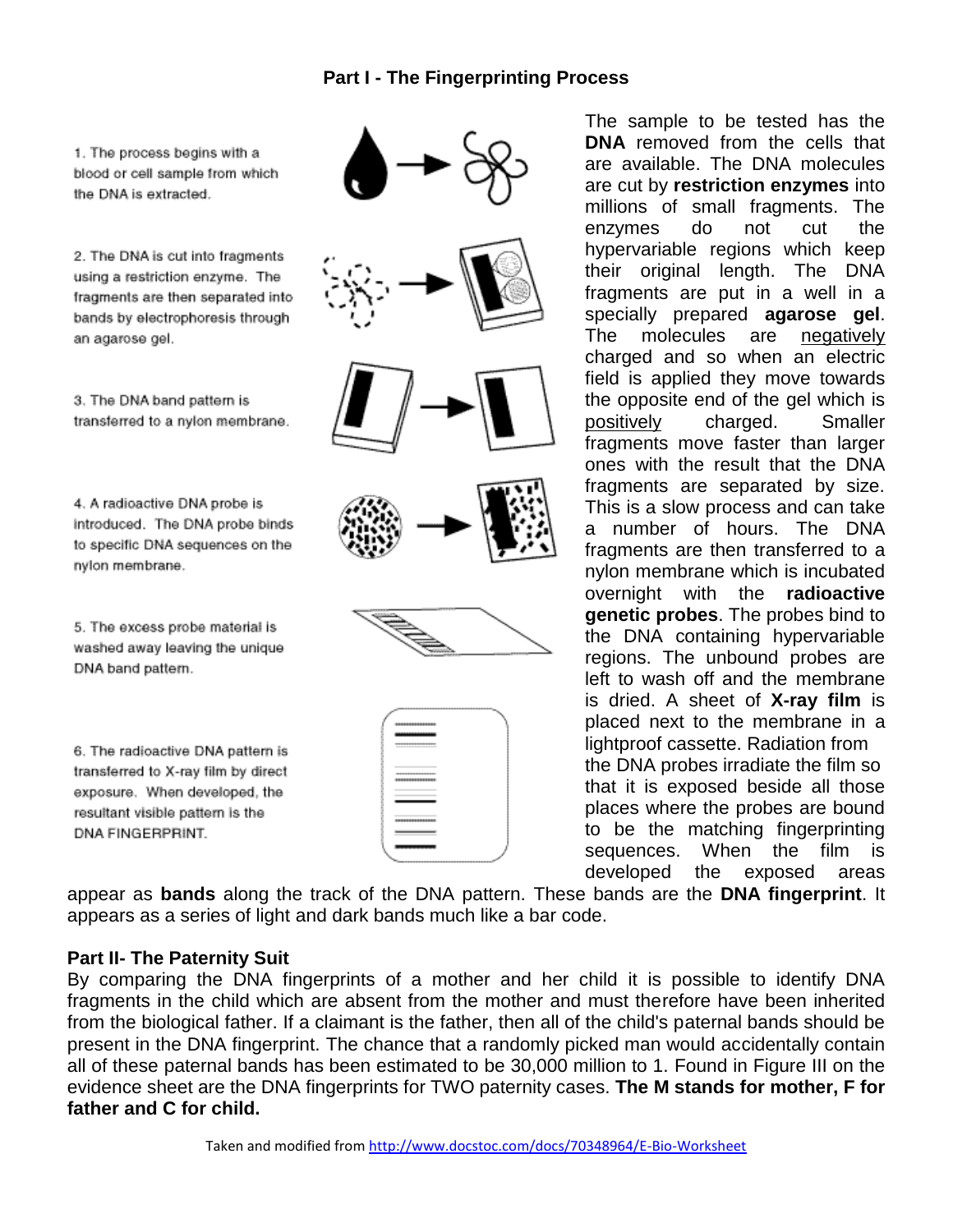# **1. Case 1**

A young woman claimed that her son was born as the result of an extra-marital affair with a famous athlete who was a multimillionaire. The athlete denied paternity, so the woman took her case to court, and sued for an extremely generous child support payment. The three individuals gave blood samples for DNA analysis, and the fingerprints are shown in Group 1 of Figure III.

**Q1.** Was the woman's claim justified?

### **2. Case 2**

The fingerprints of Group 2 of FIGURE III are from a Guatemalan family. A woman claimed that her daughter was born in Canada and emigrated to Guatemala to join her father. When she wanted to return to Canada, the immigration authorities claimed that she was not the woman's real daughter.

**Q2.** On the basis of the evidence is the woman's claim true?



**Figure III – Paternity Cases Figure IV – Murder Case**

Taken and modified from http://www.docstoc.com/docs/70348964/E-Bio-Worksheet